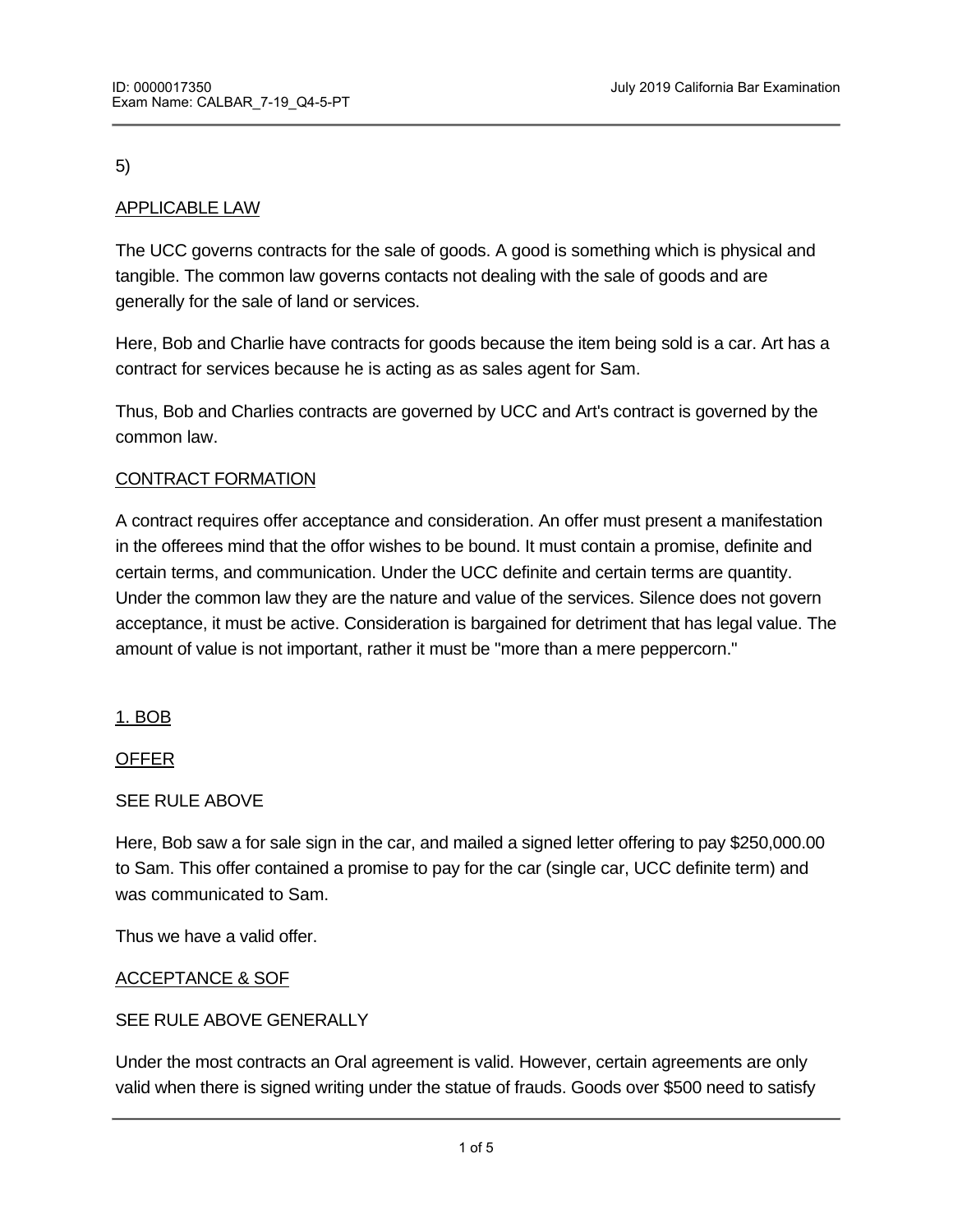the writing requirements under SOF. Part performance under SOF will satisfy the SOF.

Here, Sam called Bob and accepted the offer over the phone. This does not amount to acceptance because there is no writing or part performance. Had one of them mailed or faxed a contract there would have been evidence satisfying the SOF. Had Bob handed over a down payment this would have also satisfied the SOF. Unfortunately, neither of these things happened.

Thus, Sam's acceptance of Bob's offer over the phone does not satisfy the acceptance requirements of the SOF and there was no valid contract.

### **CONSIDERATION**

No discussion, because acceptance was not valid.

#### REMEDIES

Generally remedies are available for breach of contact.

Here, there was no valid acceptance from Sam to Bobs offer.

Thus, Bob has no remedies because no contract was formed.

### 2. CHARLIE

#### OFFER

### SEE RULE ABOVE GENERALLY

Here, Charlies drove to Sams and made him an oral offer for \$300,000.00. This offer contained a promise to pay, definite and certain terms (quantity the car) and Charlie said that he would mail the contract to Sam that same day. The oral offer does not govern because it was not accepted when Sam said he would "think about it" Nor would that satisfy the writing requirement SOF as noted above. However, here, Sam mailed and offer the same day to Sam. This mailed contract contained what was orally discussed, and is the offer we must operate under because Sam did not accept the oral offer.

Thus, the mailed contract constitutes an offer.

### ACCEPTANCE & MAILBOX RULE

SEE RULE ABOVE GENERALLY.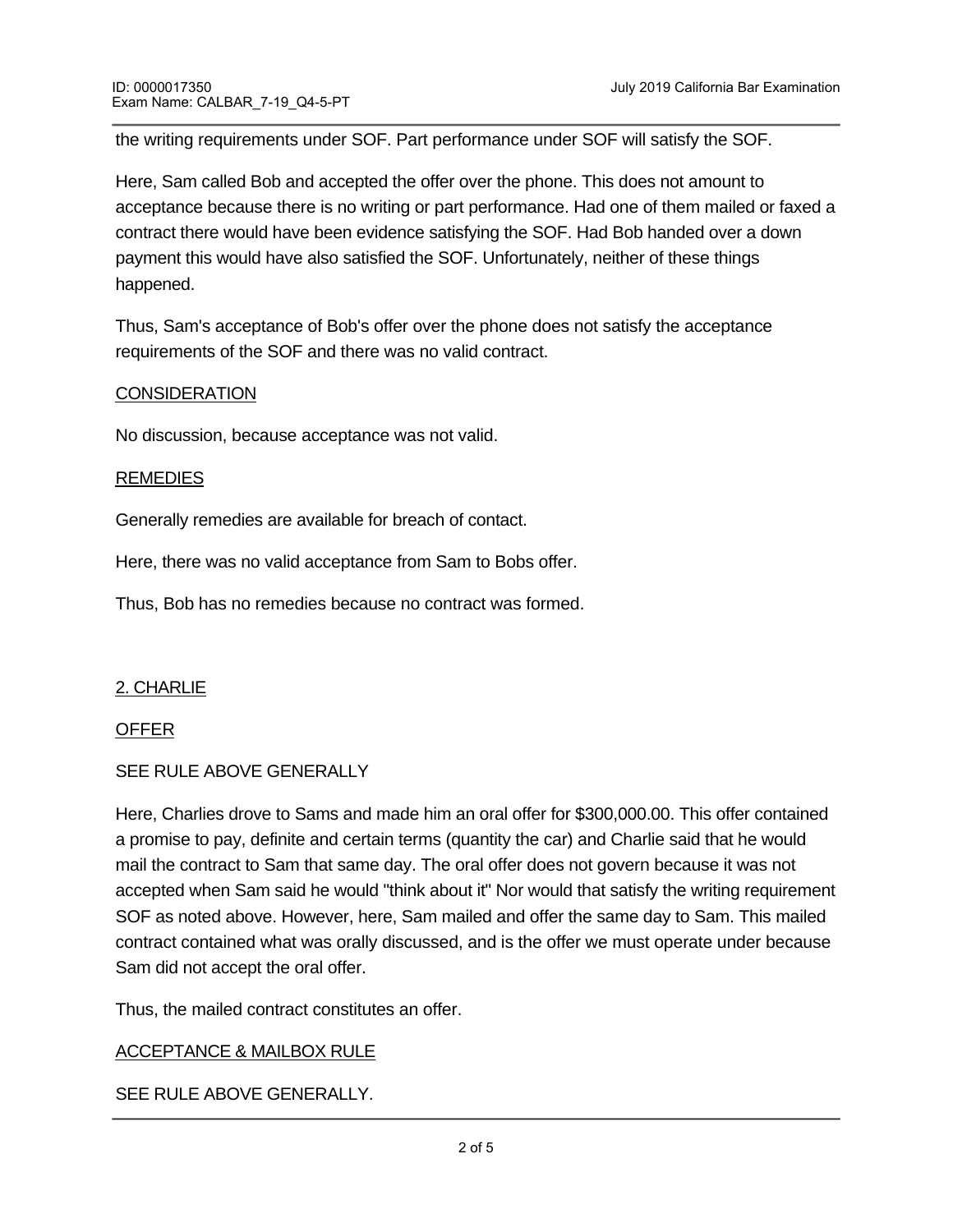When an acceptance is posted in the mail, it takes effect at the time of posting.

Here, Sam took the contract Charlie gave him, and placed it in an envelope with a stamp and dropped it in a mailbox. Under the mailbox rule, this is an acceptance.

Thus, Sam accepted Charlies offer.

### **CONSIDERATION**

### SEE ABOVE

Here Sam did not have to sell his car to Charlie, and Charlie did not have to make an offer of \$300,000.00. Therefore, both sides have bargained for a legal detriment.

Thus, consideration is present.

#### REMIDIES

Here, there are no adequate legal remedies because Charlie wants his property and not money damages. We can assume this because the car is one of 500 and worth \$300,000. Therefore we will assume equitable remedies.

#### SPECIFC PERFORMANCE

SP requires a valid contract, conditions met, mutuality, feasibility and no defences.

Here, we have a valid contract. Charlie is ready willing and able to preform, and there was mutuality between he and Sam. However, Sam is dead, and thus the mutuality no longer exists. Charlie and Ned were not parties to the contract.

Thus, we cannot have specific performance because there is no mutuality between Sam and Ned.

#### CONSTRUTIVE TRUST

A constructive trust will be found when a party is unjustly enriched, and it would be unjust for them to have the benefit fo the Bargin. Bonified purchasers for value will always receive their property.

Here Ned was never a party to a valid contract. He obtained the car as a windfall via Sams death. Therefore Ned was unjustly enriched when the property moved from Sam to Ned because he did not pay valuable consideration. Here Ned will be estopped from keeping the care because he was unjustly enriched and Charlie was a BFP.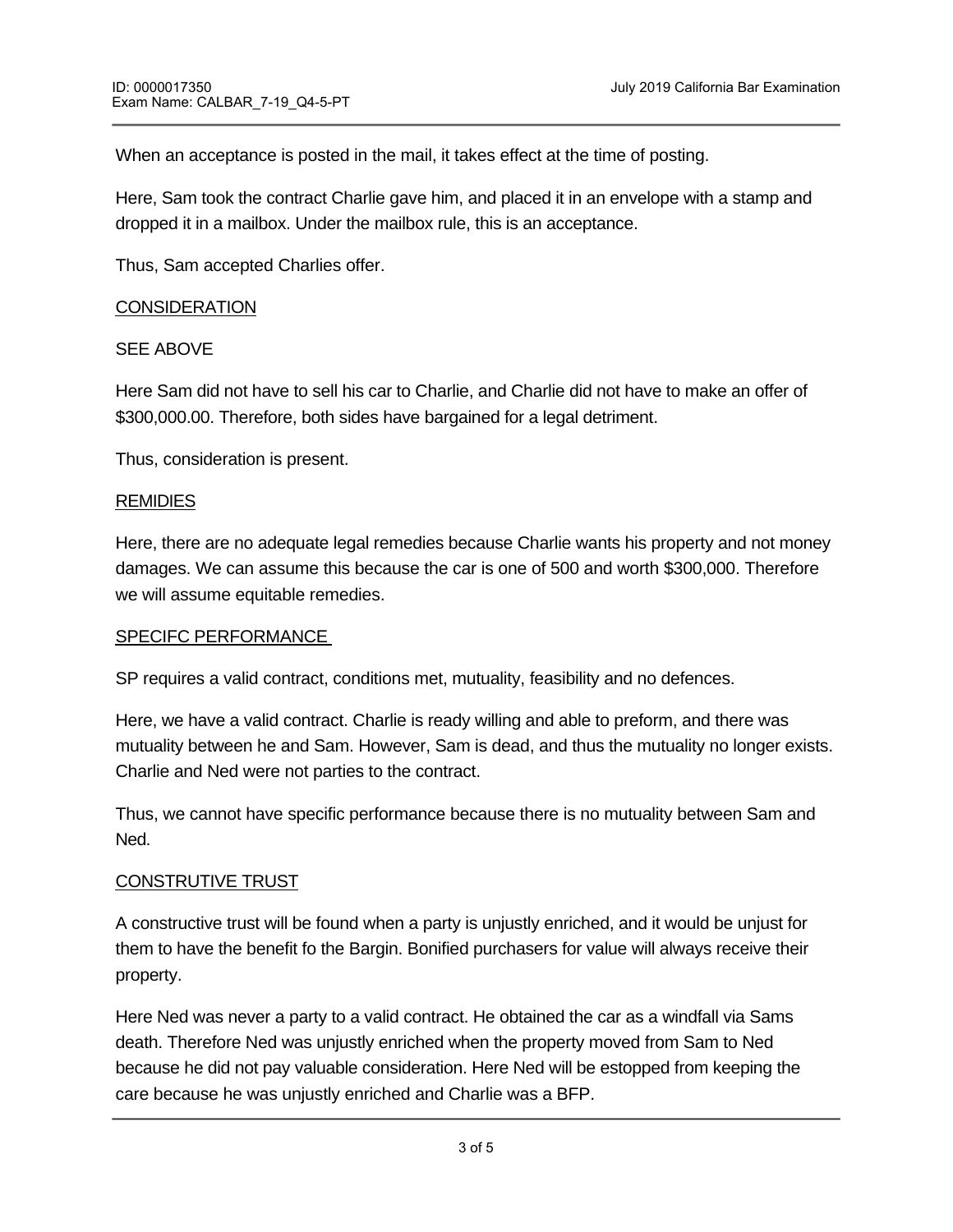Thus, Charlie should get his car under a constructive trust.

## 3. ART

# VALID CONTRACT

## SEE ABOVE

Here, our facts state that we have a valid contract that contained an offer, acceptance and consideration. The definate and certain terms are governed by the CL and stated nature of the agreement would as his "exclusive agent" in selling the car and the value of the services would be 10% of the sale price.

Thus, there was a valid contract.

### ANTICIPATORY REPUDIATION

AR is when a party unambiguously and unequivocally says that they will no longer perform under the contract. When a party repudiates they may retract the repudiation up until the point that the other party acts in reliance, cancels the contract, asks for assurance of performance, or brings suit. Upon repudiation a party may sue, cancel the contract or ask for assurances.

Here Sam called Art after he thought he had formed a contract with Bob and unequivocally cancelled the contract by saying "he was terminating their agreement." At this point Art was vested with a number of rights which are outlined above. Furthermore, had Sam NOT called Art the formation of an actual contract with Charlie as noted above would have acted as an IMPLIED repudiation because performance was no longer possible.

Thus, Sam repudiated the contract with Charlie, and Charles now has vested rights.

### REMDIES

### ACUTAL COMPENSENTORY

The value of the contract.

Here Art was owed 10% of any sale under the contractual terms. As Sam repudiated, Sam will be able to claim actual compensatory damages of 10% x \$300,000.00 which amounts to \$30,000.00

Thus, Art is owed \$30,000.